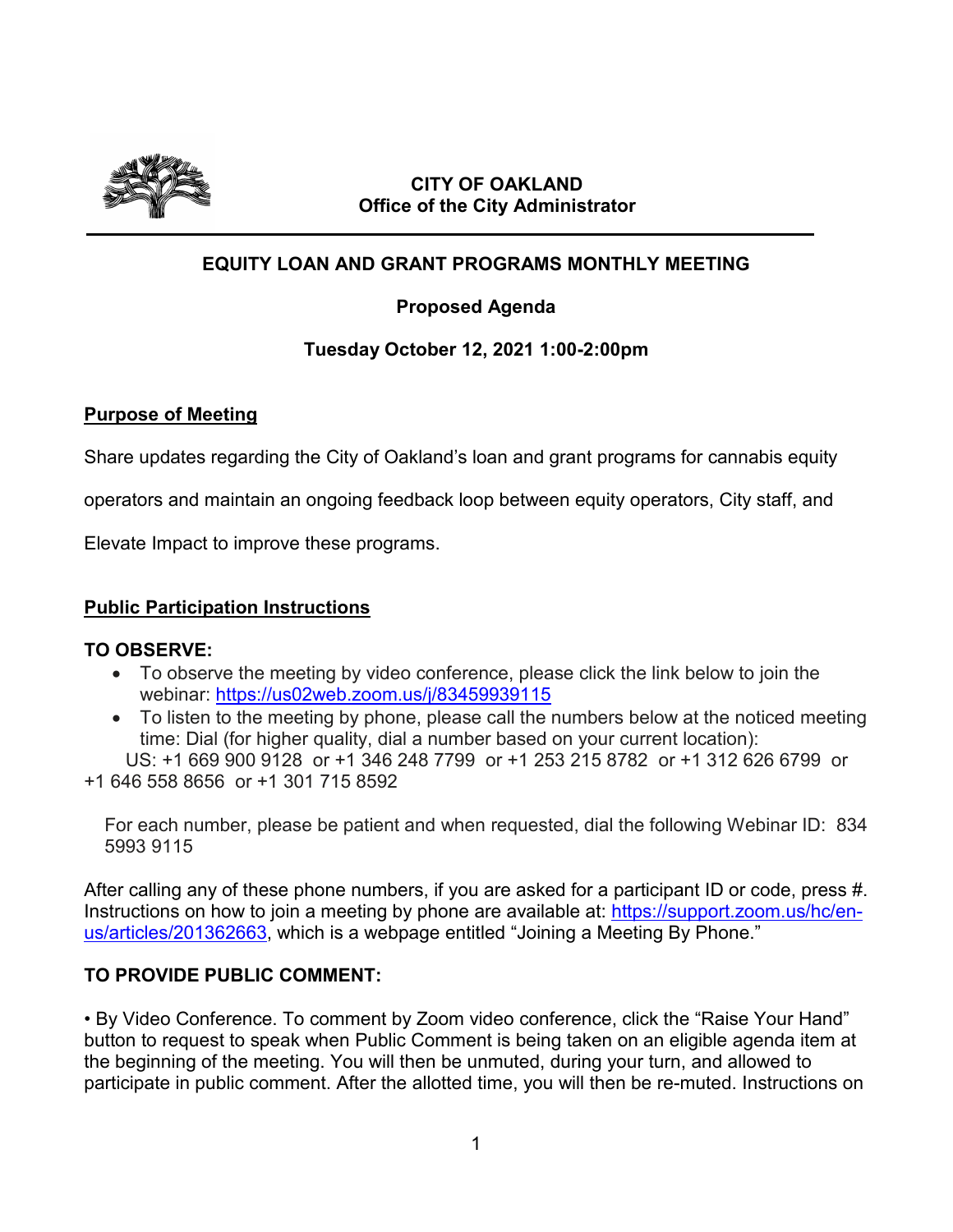how to "Raise Your Hand" are available at: https://support.zoom.us/hc/enus/articles/205566129, which is a webpage entitled "Raise Hand In Webinar."

• By Phone. To comment by phone, please call on one of the above listed phone numbers. You will be prompted to "Raise Your Hand" by pressing STAR-NINE ("\*9") to request to speak when Public Comment is being taken.

Once it is your turn, you will be unmuted and allowed to make your comment. After the allotted time, you will be re-muted. Instructions of how to raise your hand by phone are available at: https://support.zoom.us/hc/en-us/articles/201362663, which is a webpage entitled "Joining a Meeting by Phone."

## **PROPOSED AGENDA**

### I. **Recap of State Grants Supporting the City's Equity Program**

| Category                        | <b>Amount</b> | <b>Status</b>         |
|---------------------------------|---------------|-----------------------|
|                                 |               |                       |
| <b>Grants to Operators</b>      | \$850,000     | <b>Dispersed</b>      |
|                                 |               |                       |
| <b>Commercial Kitchens</b>      | \$250,000     | <b>Dispersed</b>      |
| <b>Commercial Kitchens OR</b>   |               |                       |
| <b>Events Featuring Equity</b>  |               |                       |
| <b>Businesses</b>               | \$200,000     | <b>Dispersed</b>      |
|                                 |               |                       |
| <b>Workforce Development</b>    | \$200,000     | <b>Dispersed</b>      |
|                                 |               | <b>Dispersal will</b> |
|                                 |               | complete in           |
| <b>Program Analyst Position</b> | \$150,000     | October 2021          |
| <b>TOTAL BCC FUNDING</b>        | \$1,650,000   |                       |

#### **Table 1: 2020-2021 Bureau of Cannabis Control (BCC) Grant**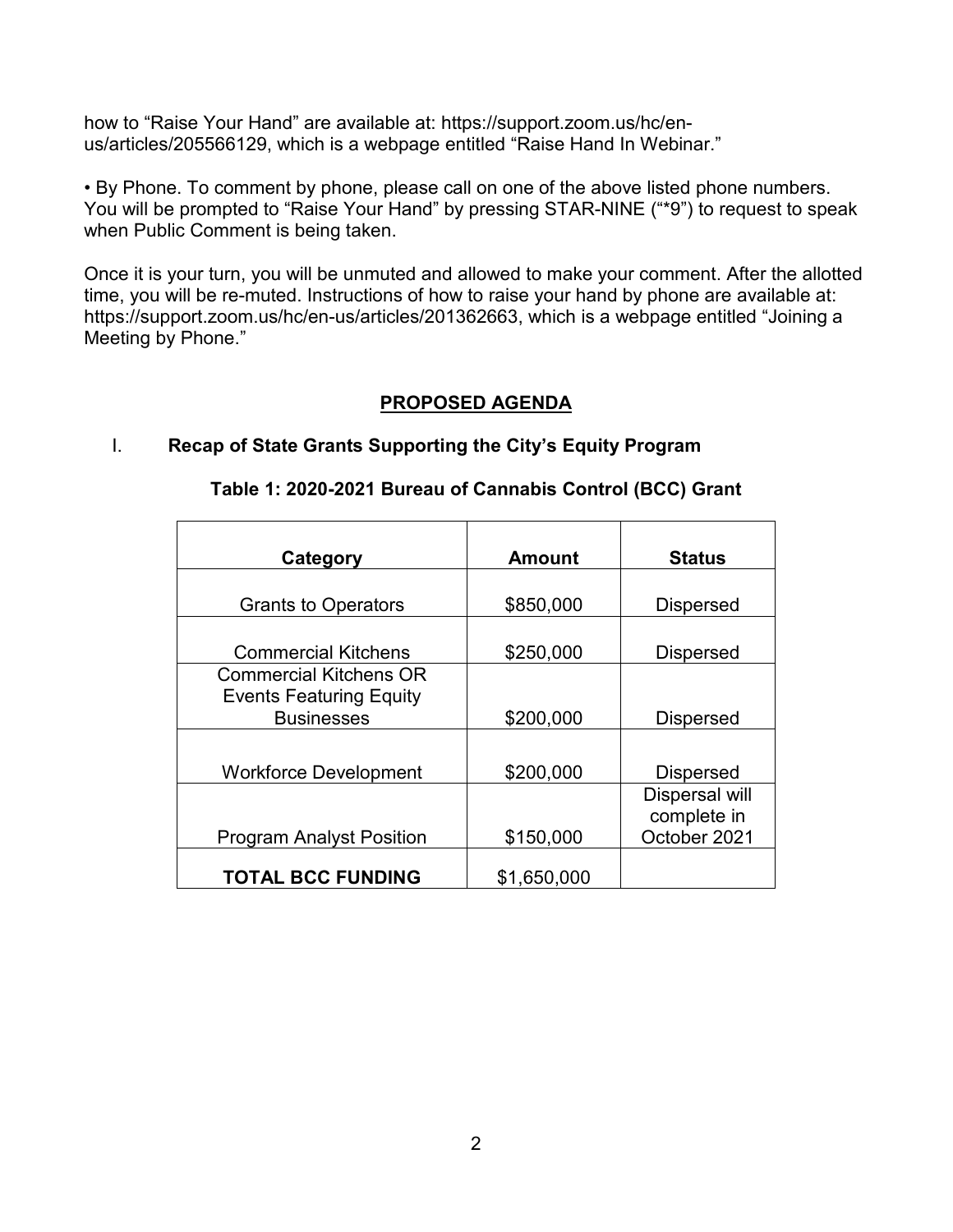# **Table 2: 2020-2021 Governor's Office of Business and Economic**

| Category                                                                        | <b>Amount</b> | <b>Status</b>                                                                                 |
|---------------------------------------------------------------------------------|---------------|-----------------------------------------------------------------------------------------------|
| <b>Grants to Operators for All</b><br><b>Eligible Expenses</b>                  | \$1,510,239   | Approximately<br>\$773k<br>Remaining                                                          |
| No Interest Revolving Loans<br>to Operators for All Eligible<br><b>Expenses</b> | \$960,239     | <b>Dispersed</b>                                                                              |
| No Interest Loans to<br><b>Purchase Property</b>                                | \$2,010,239   | <b>Funds to</b><br>Purchase<br>Property<br>Dispersed;<br><b>Now</b><br>\$210,239<br>Remaining |
| <b>Utilization of Shared-Use</b><br><b>Manufacturing Facilities</b>             | \$50,000      | <b>Dispersed</b>                                                                              |
| <b>Workforce Development</b>                                                    | \$800,000     | Approximately<br>\$235k<br>Remaining                                                          |
| Loan and Grant<br>Administration                                                | \$350,000     | Approximately<br>\$135k<br>Remaining                                                          |
| <b>Technical Assistance</b>                                                     | \$250,000     | Approximately<br>\$100k<br>Remaining                                                          |
| Legal Assistance                                                                | \$165,000     | <b>Dispersed</b>                                                                              |
| <b>City Staff Costs</b><br><b>Administering Equity</b><br>Program               | \$480,987     | <b>Dispersed</b>                                                                              |
| <b>TOTAL GO-BIZ FUNDING</b>                                                     | \$6,576,704   |                                                                                               |

# **Development (Go-Biz) Grant Funds**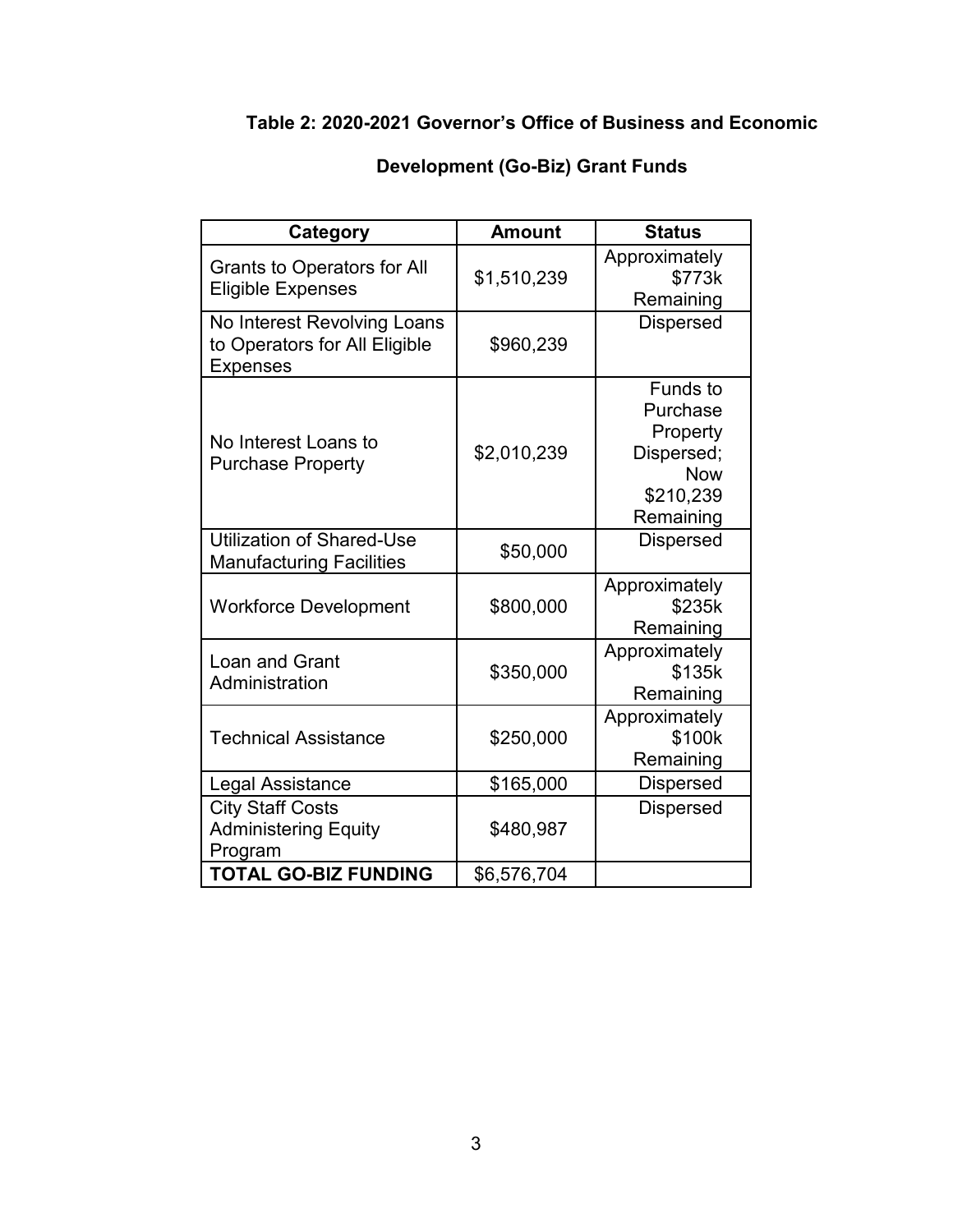### **Table 3: 2021-2022 Go-Biz Grant**

| Category                                                                                   | <b>Amount</b>  | <b>Status</b>                                   |
|--------------------------------------------------------------------------------------------|----------------|-------------------------------------------------|
| <b>Grants and/or No-Interest Revolving Loans</b><br>to Operators for All Eligible Expenses | \$1,448,475.41 | Approximately \$1.3<br><b>Million Remaining</b> |
| <b>Grants to Utilize Shared-Use Manufacturing</b><br><b>Facilities</b>                     | \$500,000      | Approximately<br>\$200,000<br>Remaining         |
| Loan and Grant Administration                                                              | \$160,000      | Not Yet Dispersed                               |
| <b>Technical Assistance</b>                                                                | \$121,500      | Not Yet Dispersed                               |
| Legal Assistance                                                                           | \$121,500      | Not Yet Dispersed                               |
| Portion of City Administrator Analyst<br>Position                                          | \$83,237.10    | <b>Not Yet Dispersed</b>                        |
| <b>TOTAL GO-BIZ FUNDING</b>                                                                | \$2,434,712.51 |                                                 |

## II. **Equity Funding Pipeline statistics for the City's Equity Programs**

## **A. Updates on City's Grant Program**

Available at<https://www.elevateimpactoakland.com/grant-program-overview/>

a. To date the City has provided \$1,696,000 in funding to 41 grantees for an average of \$41,366 per grant. In addition, the City has received requests totaling a potential of \$1,155,000 in additional new loan funding once underwriting and funding is complete.

| <b>Funding Pipeline</b>          |                 | Amount         |
|----------------------------------|-----------------|----------------|
| <b>GRANTS</b>                    | # of Grantees   |                |
| - Funded                         |                 | 41 \$1,696,000 |
| - In Closing                     | 16 <sup>1</sup> | \$510,000      |
| - Underwriting in process        | 19              | \$645,000      |
| <b>GRAND TOTAL GRANTS</b>        |                 | 76 \$2,851,000 |
| <b>Average Funded Grant Size</b> | \$41,366        |                |
|                                  |                 |                |
|                                  |                 |                |
| <b>LOANS</b>                     | # of Borrowers  |                |
| - Funded                         | 59 <sub>1</sub> | \$3,778,000    |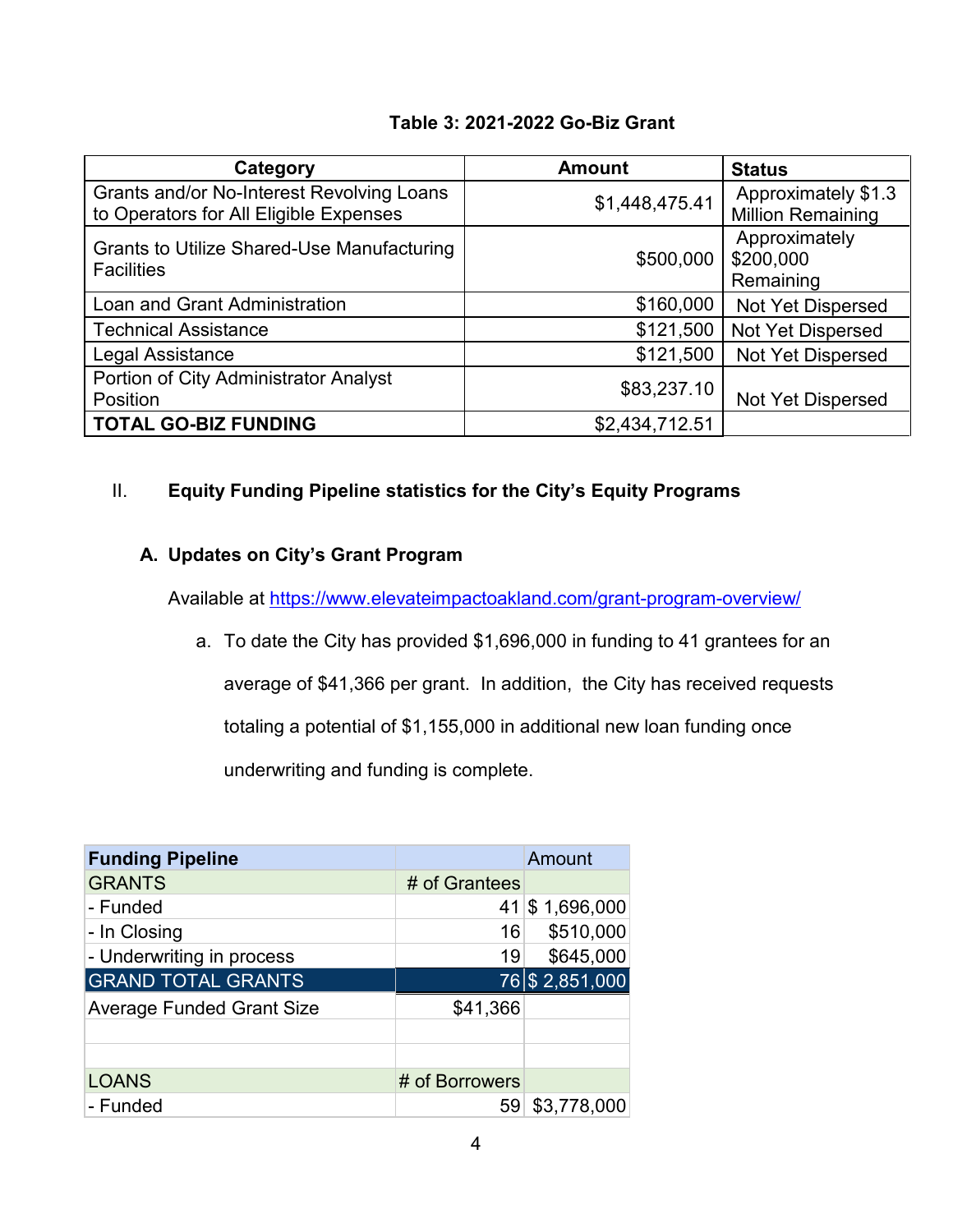| - In Closing                        | 11            | \$455,000        |
|-------------------------------------|---------------|------------------|
| - Underwriting in process           | 15            | \$190,000        |
| <b>GRAND TOTAL FUNDED LOANS **</b>  |               | 85 \$4,423,000   |
| Average Funded Loan Size            | \$64,034      |                  |
|                                     |               |                  |
| <b>GRANTS &amp; LOANS</b>           | # of Grantees |                  |
| - Funded                            |               | 100 \$ 5,474,000 |
| - In Closing                        | 27            | \$965,000        |
| - Underwriting in process           | 34            | \$835,000        |
| <b>GRAND TOTAL GRANTS AND LOANS</b> | 161           | \$7,274,000      |
| Average Funded Grant Size           | \$54,740      |                  |

b. In terms of grant demographics:

| % of Total Total #        |    | Race                      |
|---------------------------|----|---------------------------|
| 78.0%                     |    | 32 African American/Black |
| 4.9%                      |    | 2 Hispanic                |
| 2.4%                      |    | 1 Vietnamese              |
| 7.3%                      |    | 3 DNR                     |
| 4.9%                      |    | 2 Dual Other              |
| 2.4%                      |    | $1$ Other                 |
| 100.0%                    |    | 41 Total                  |
|                           |    |                           |
|                           |    |                           |
| % of Total Total # Gender |    |                           |
| 39.0%                     |    | 16 Female                 |
| 61.0%                     |    | 25 Male                   |
| 100.0%                    | 41 |                           |

## B. **Updates on City's Loan Program**

Available at:<https://www.elevateimpactoakland.com/program-overview/>

a. To date, the City has lent \$3,778,000 to 59 unique borrowers, 23 of whom were repeat borrowers, for an average of \$64,034 per borrower. In addition, the City has received requests totaling a potential of \$645,000 in additional new loan funding once underwriting and funding is complete.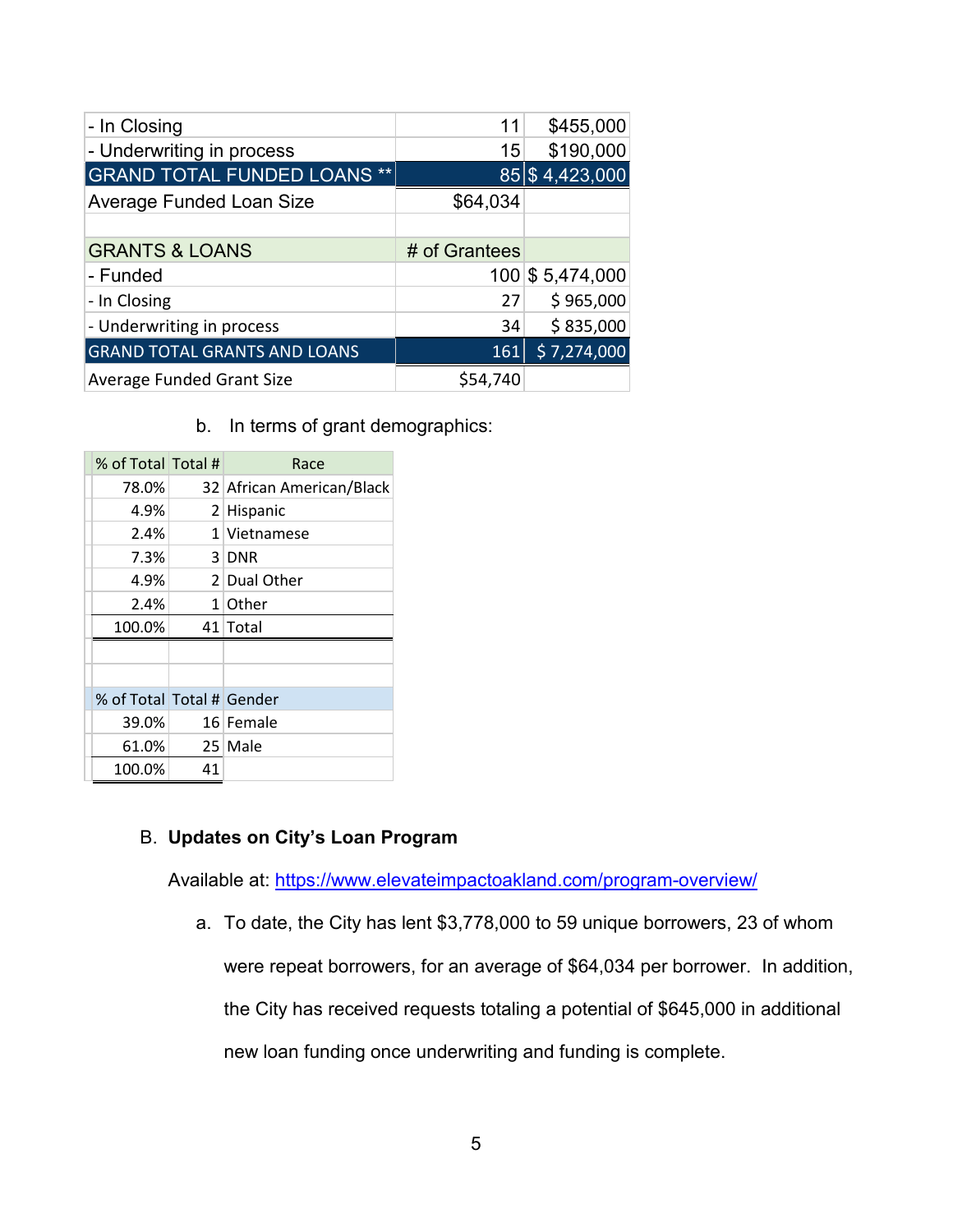b. In terms of loan demographics:

| % of    | Total          |            |
|---------|----------------|------------|
| Total   | #              | Race       |
| 74.58%  | 44             | AfAm       |
| 6.78%   | 4              | Hispanic   |
| 3.39%   | 2              | White      |
| 1.69%   | 1              | Vietnamese |
|         |                | Native     |
| 1.69%   | 1              | American   |
| 8.47%   | 5              | Dual       |
| 3.39%   | $\overline{2}$ | DNR        |
| 100.00% | 59             | Total      |
|         |                |            |
| $%$ of  | Total          |            |
| Total   | #              | Gender     |
| 28.81%  |                | 17 Female  |
| 71.19%  |                | 42 Male    |
| 100.00% |                | 59 Total   |

#### C. Discussion – Recap of Changes to Grant and Loan program

#### *1. Rental Assistance Program*

a. To help both new equity applicants secure a first lease and existing equity applicants transitioning out of incubation, equity applicants can now apply for a Rental Assistance Grant to use on rent or security deposits. The minimum Rental Assistance grant amount is \$5,000 and the maximum is \$15,000. Grants will be disbursed in \$5,000 increments. Equity applicants seeking rental assistance funds need to provide a matching source of funds in order to qualify for a rental assistance grant; this requirement is intended to ensure the sustainability of each business funded. City of Oakland loan and grant funds may not be used to match the Rental Assistance Grant amount. The Rental Assistance Program is in addition to existing grant and loan programs.